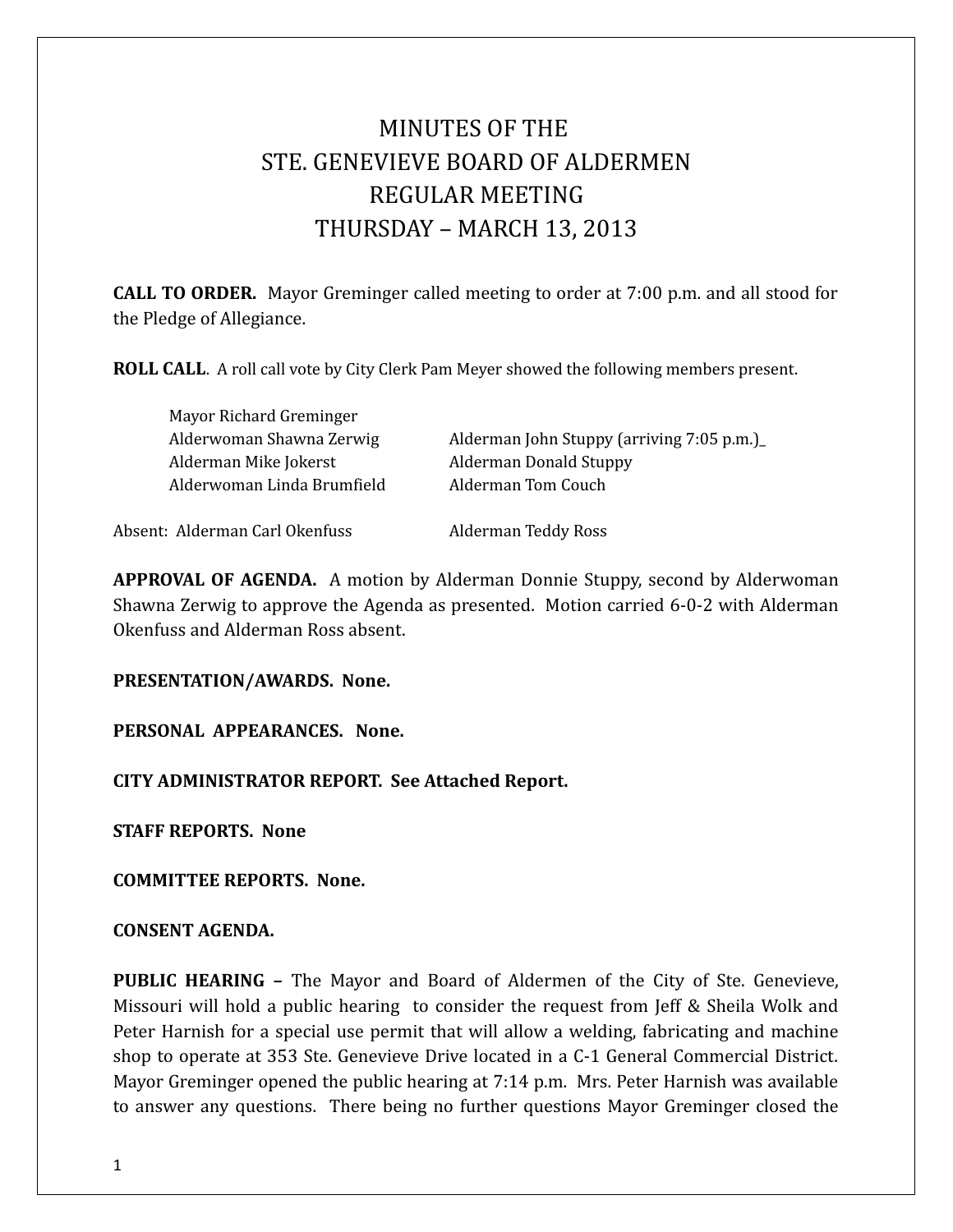public hearing at 7:19 p.m. A motion by Alderwoman Zerwig, second by Alderman Donald Stuppy to approve the Special Use Permit that will allow the welding, fabricating and machine shop to operate at 353 Ste. Genevieve Drive located in a C-1 General Commercial District as recommended by the Ste. Genevieve Planning & Zoning Commission. Motion carried 6-0-2 with Alderman Ross and Alderman Okenfuss absent.

**PUBLIC HEARING –** The Mayor and Board of Aldermen of the City of Ste. Genevieve, Missouri will hold a public hearing to consider the request from George Wehner for a special use permit that will allow him to continue to operate an auto body repair shop and conduct automobile sales at 202 N. Main Street, an auto body repair shop at 235 N. Main Street and an automobile wrecking site at 331 N. Main Street. 202 and 235 N. Main Street are located in a C-2 Central Business District and 331 N. Main Street is located in a C-4 Neighborhood Commercial District. Mayor Greminger opened the public hearing at 7:19 p.m. At this time Brenda Schloss went over a slide presentation of the History of Mr. Wehner's Auto Body & Repair shop Business on North Main Street. After the presentation by Ms. Schloss the Mayor asked for more comments from the public, Ms. Janece Warden, Ms. Delores Boyd, Ms. Joyce Schumaker and Ms. Shannon McBride all surrounding neighbors and/or property owners voiced their support for Mr. Wehner. None of them had anything negative and were all in favor of Mr. Wehner's special use permit requests. Alderman Couch commented that Mr. Wehner did satisfy all of the Planning & Zoning Commissions questions and the vote from the Planning & Zoning Commisison to recommend approval of Mr. Wehner's request was unanimous. There being no further questions Mayor Greminger closed the hearing at 7:55 p.m. A motion by Alderwoman Zerwig, second by Alderman Couch to approve the special use permit that will allow Mr. Wehner to continue to operate an auto body repair shop and conduct automobile sales at 202 N. Main Street, an auto body repair shop at 235 N. Main Street and an automobile wrecking site at 331 N. Main Street. Motion carried 4-2-2 with Alderman Donald Stuppy and Alderman John Stuppy casting the "No" votes and Alderman Okenfuss and Alderman Ross absent.

**Minutes – Board of Aldermen – Regular Meeting – February 27, 2014.** A motion by Alderwoman Zerwig, second by Alderman Donald Stuppy to approve the Minutes of the Regular Meeting of the Board of Alderman held on February 27, 2014. Motion carried 6-0- 2 with Alderman Okenfuss and Alderman Ross absent.

**RESOLUTION 2014-12. A RESOLUTION RE-APPOINTING JOAN DONZE TO THE STE. GENEVIEVE BOARD OF ADJUSTMENT**. A motion by Alderman John Stuppy, second by Alderman Jokerst to approve Resolution 2014-12 re-appointing Ms. Joan Donze to the Ste. Genevieve Board of Adjustment. Motion carried 6-0-2 with Alderman Okenfuss and Alderman Ross absent.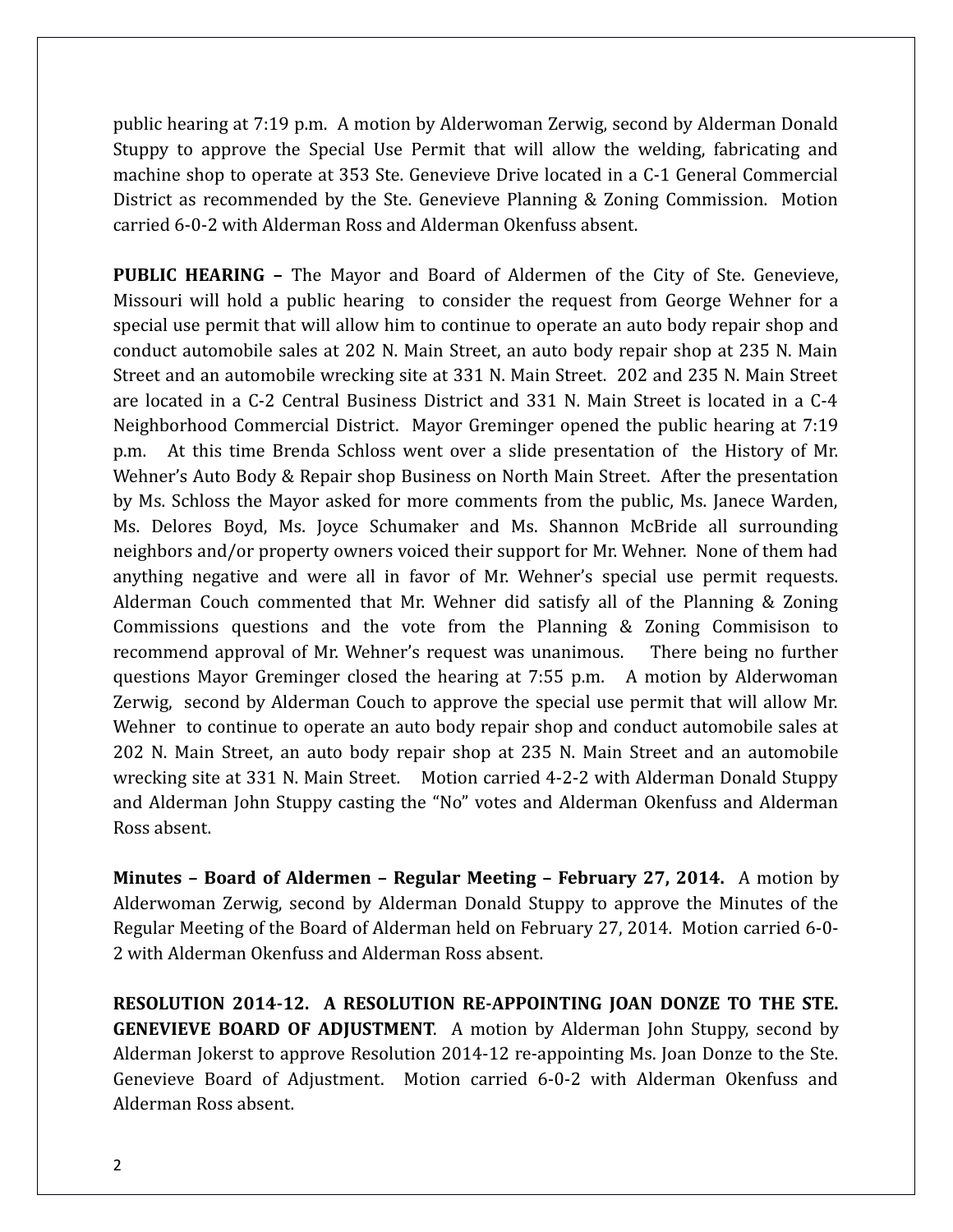**RESOLUTION 2014-13. A RESOLUTION APPOINTING KATHY WALTZ TO THE STE. GENEVIEVE BOARD OF ADJUSTMENT.** A motion by Alderwoman Brumfield, second by Alderman John Stuppy to approve Resolution 2014-12 appointing Ms. Kathy Waltz to the Ste. Genevieve Board of Adjustment. Motion carried 6-0-2 with Alderman Okenfuss and Alderman Ross absent.

#### **OLD BUSINESS.**

**BILL NO. 3968. AN ORDINANCE AUTHORIZING THE MAYOR TO ENTER INTO A THREE YEAR CONTRACT FOR THE PROVISION OF CEMETERY MAINTENANCE SERVICE WITH K & J LANDSCAPING OF STE. GENEVIEVE, MISSOURI IN AN AMOUNT NOT TO EXCEED \$9,816.00.** 2<sup>nd</sup> **READING.** A motion by Alderman Donald Stuppy, second by Alderwoman Zerwig, Bill No. 3968 was placed on its second and final reading, read by title only, considered and passed by a roll call vote as follows: Ayes: Alderwoman Zerwig, Alderman John Stuppy, Alderwoman Brumfield, Alderman Donald Stuppy, Alderman Jokerst, and Alderman Couch. Nays: None. Absent: Alderman Ross and Alderman Okenfuss Motion carried 6-0-2. Thereupon Bill No. 3968 was declared Ordinance No. 3907 signed by the Mayor and attested by the City Clerk.

#### **NEW BUSINESS.**

**BILL NO. 3969. AN ORDINANCE AUTHORIZING THE MAYOR TO ENTER INTO A LETTER OF INTENT BETWEEN THE CITY OF STE. GENEVIEVE AND ST. LOUIS COUNTY & MUNICIPAL POLICE ACADEMY FOR CONTINUING EDUCATION TRAINING FOR CITY OF STE. GENEVIEVE POLICE OFFICERS FOR 2014. 1st READING.** A motion by Alderwoman Zerwig, second by Alderman Donald Stuppy, Bill No. 3969 was placed on its first reading, read by title only and passed with a 6-0-2 vote of the Board of Aldermen with Alderman Okenfuss and Alderman Ross absent.

## **PUBLIC COMMENTS.**

Mr. Gary Bourisaw, 122 Crestview addressed the Mayor and Board of Aldermen to say thank you to the wonderful job the City crew has done during the winter and the all the snow that we have received.

## **OTHER BUSINESS.**

Approval of a liquor license for Gary Bourisaw, DBA: Spirit Haus of Ste. Gen., 173 N. Main Street, to sell and produce (manufacture) wine on the premises at 173 N. Main Street. A motion by Alderwoman Zerwig, second by Alderman Donald Stuppy to approve the liquor